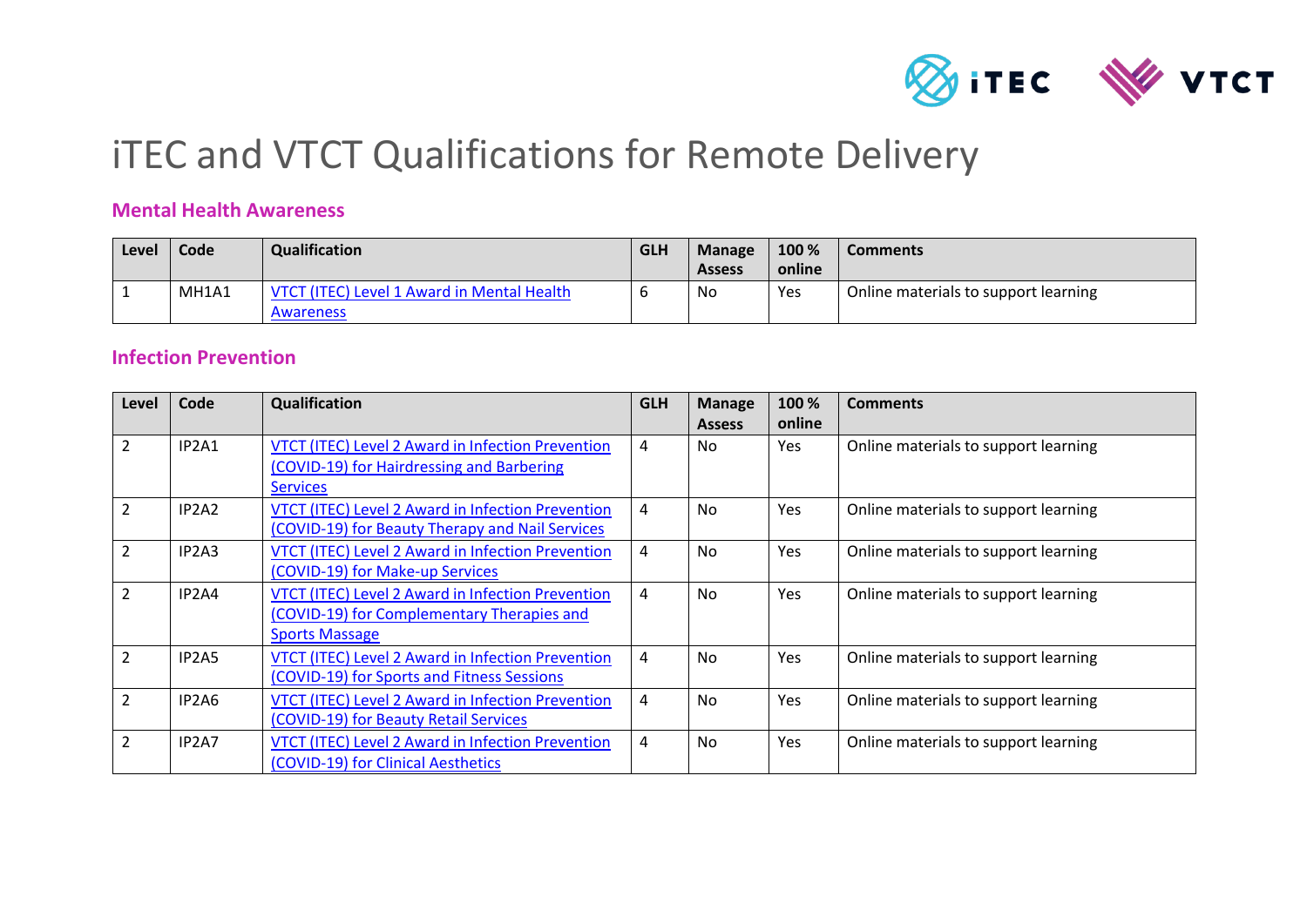

#### **Hair**

| Level          | Code    | Qualification                                                                                 | <b>GLH</b> | <b>Manage</b><br><b>Assess</b> | 100 %<br>online | <b>Comments</b>                                                                                                                                                                                                                               |
|----------------|---------|-----------------------------------------------------------------------------------------------|------------|--------------------------------|-----------------|-----------------------------------------------------------------------------------------------------------------------------------------------------------------------------------------------------------------------------------------------|
| $\overline{2}$ | AM20244 | <b>VTCT Level 2 Award in Employment Awareness in</b><br>the Hair and Beauty Sector            | 35         | <b>Yes</b>                     | Yes             |                                                                                                                                                                                                                                               |
| 2              | AM20528 | VTCT Level 2 Award in Preparing to Run a Hair and<br><b>Beauty Business</b>                   | 20         | Yes.                           | Yes             |                                                                                                                                                                                                                                               |
| 2              | AM20169 | <b>VTCT Level 2 Award in Preventing Contact</b><br><b>Dermatitis</b>                          | 9          | <b>Yes</b>                     | Yes             |                                                                                                                                                                                                                                               |
| 2              | iCO2A4  | <b>VTCT (ITEC) Level 2 Award in Employment</b><br>Awareness in the Hair and Beauty Sector     | 35         | No.                            | Yes             |                                                                                                                                                                                                                                               |
| 2              | iHB2C7  | VTCT (ITEC) Level 2 Certificate in Wig Making                                                 | 77         | No                             | Yes             |                                                                                                                                                                                                                                               |
| 4              | AM40237 | <b>VTCT Level 4 Diploma in Salon Management</b>                                               | 301        | <b>Yes</b>                     | No              | Observations required as depending on the<br>optional units taken, cannot be 100% delivered<br>in a lockdown scenario but qualification could be<br>started while under restricted delivery. Suitable<br>for the advanced independent learner |
| 4              | HB4D1   | VTCT Level 4 Diploma in Advanced Techniques and<br><b>Management Practice in Hairdressing</b> | 428        | No                             | No              | Practical optional units but centres could begin<br>the qualification delivery remotely                                                                                                                                                       |

## **Beauty**

| Level | Code    | Qualification                                                                      | <b>GLH</b> | <b>Manage</b> | 100 %  | Comments |
|-------|---------|------------------------------------------------------------------------------------|------------|---------------|--------|----------|
|       |         |                                                                                    |            | <b>Assess</b> | online |          |
|       | AM20244 | <b>VTCT Level 2 Award in Employment Awareness in</b><br>the Hair and Beauty Sector | -35        | Yes           | Yes    |          |
|       | AM20528 | VTCT Level 2 Award in Preparing to Run a Hair<br>and Beauty Business               | 20         | Yes           | Yes    |          |
|       | AM20169 | <b>VTCT Level 2 Award in Preventing Contact</b><br><b>Dermatitis</b>               |            | Yes           | Yes    |          |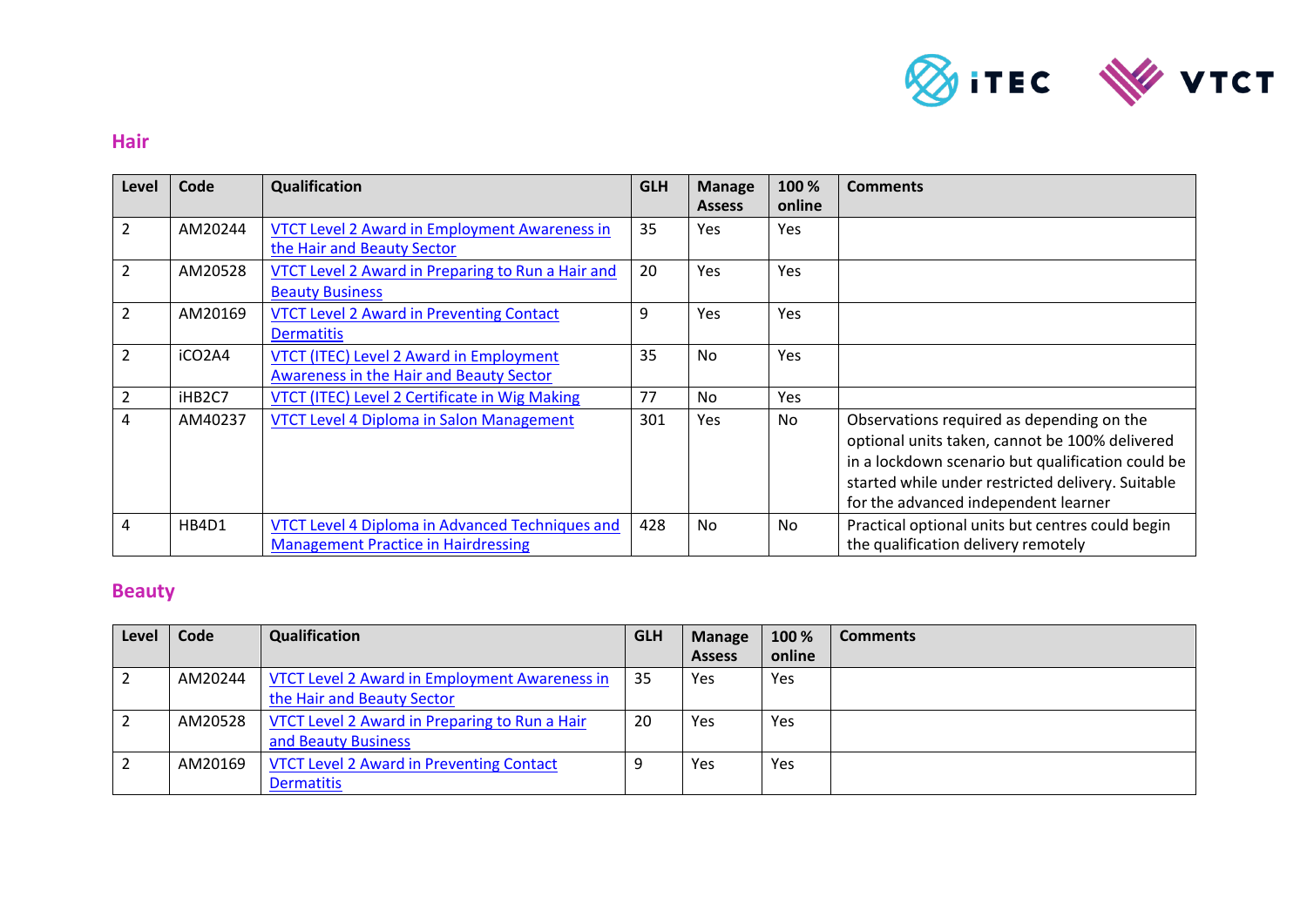

| AG20529 | <b>VTCT Level 2 Award in Skin Cancer Awareness</b><br>for Non-Healthcare Professionals    | 8   | Yes | Yes |                                                                                                                                                                                                                                               |
|---------|-------------------------------------------------------------------------------------------|-----|-----|-----|-----------------------------------------------------------------------------------------------------------------------------------------------------------------------------------------------------------------------------------------------|
| iCO2A4  | <b>VTCT (ITEC) Level 2 Award in Employment</b><br>Awareness in the Hair and Beauty Sector | 35  | No. | Yes |                                                                                                                                                                                                                                               |
| AB30531 | <b>VTCT Level 3 Award in Principles of Beauty and</b><br><b>Spa Treatments</b>            | 45  | No. | Yes |                                                                                                                                                                                                                                               |
| AM30085 | <b>VTCT Level 3 Award in Anatomical and</b><br>Physiological Knowledge of Body Systems    | 60  | Yes | Yes |                                                                                                                                                                                                                                               |
| AM40237 | <b>VTCT Level 4 Diploma in Salon Management</b>                                           | 301 | Yes | No  | Observations required as depending on the<br>optional units taken, cannot be 100% delivered in<br>a lockdown scenario but qualification could be<br>started while under restricted delivery. Suitable<br>for the advanced independent learner |

## **Complementary Therapy**

| Level          | Code    | Qualification                                                                                                     | <b>GLH</b> | <b>Manage</b><br><b>Assess</b> | 100 %<br>online | <b>Comments</b> |
|----------------|---------|-------------------------------------------------------------------------------------------------------------------|------------|--------------------------------|-----------------|-----------------|
| $\overline{2}$ | AC20408 | VTCT Level 2 Certificate in Anatomy and<br><b>Physiology for Complementary Therapies</b>                          | 90         | <b>Yes</b>                     | Yes             |                 |
| 3              | iCT3A2  | VTCT (ITEC) Level 3 Award in Healthy Eating and<br>Well-being for the Complementary Therapy Client                | 30         | <b>No</b>                      | <b>Yes</b>      |                 |
| 3              | AC30407 | VTCT Level 3 Certificate in Anatomy, Physiology<br>and Pathology for Complementary Therapies                      | 94         | Yes                            | Yes             |                 |
| 3              | iCT3C3  | VTCT (ITEC) Level 3 Certificate in Diet and<br><b>Nutrition for Complementary Therapists</b>                      | 100        | <b>No</b>                      | <b>Yes</b>      |                 |
| $\overline{3}$ | iCT3C6  | VTCT (ITEC) Level 3 Certificate in Anatomy,<br>Physiology and Pathology for the Complementary<br><b>Therapist</b> | 94         | <b>No</b>                      | <b>Yes</b>      |                 |
| 3              | iBT3D9  | VTCT (ITEC) Level 3 Diploma in Anatomy and<br>Physiology                                                          | 100        | <b>No</b>                      | <b>Yes</b>      |                 |
| 4              | iCO4D1  | VTCT (ITEC) Level 4 Diploma in Spa and Salon<br><b>Management</b>                                                 | 376        | No                             | <b>Yes</b>      |                 |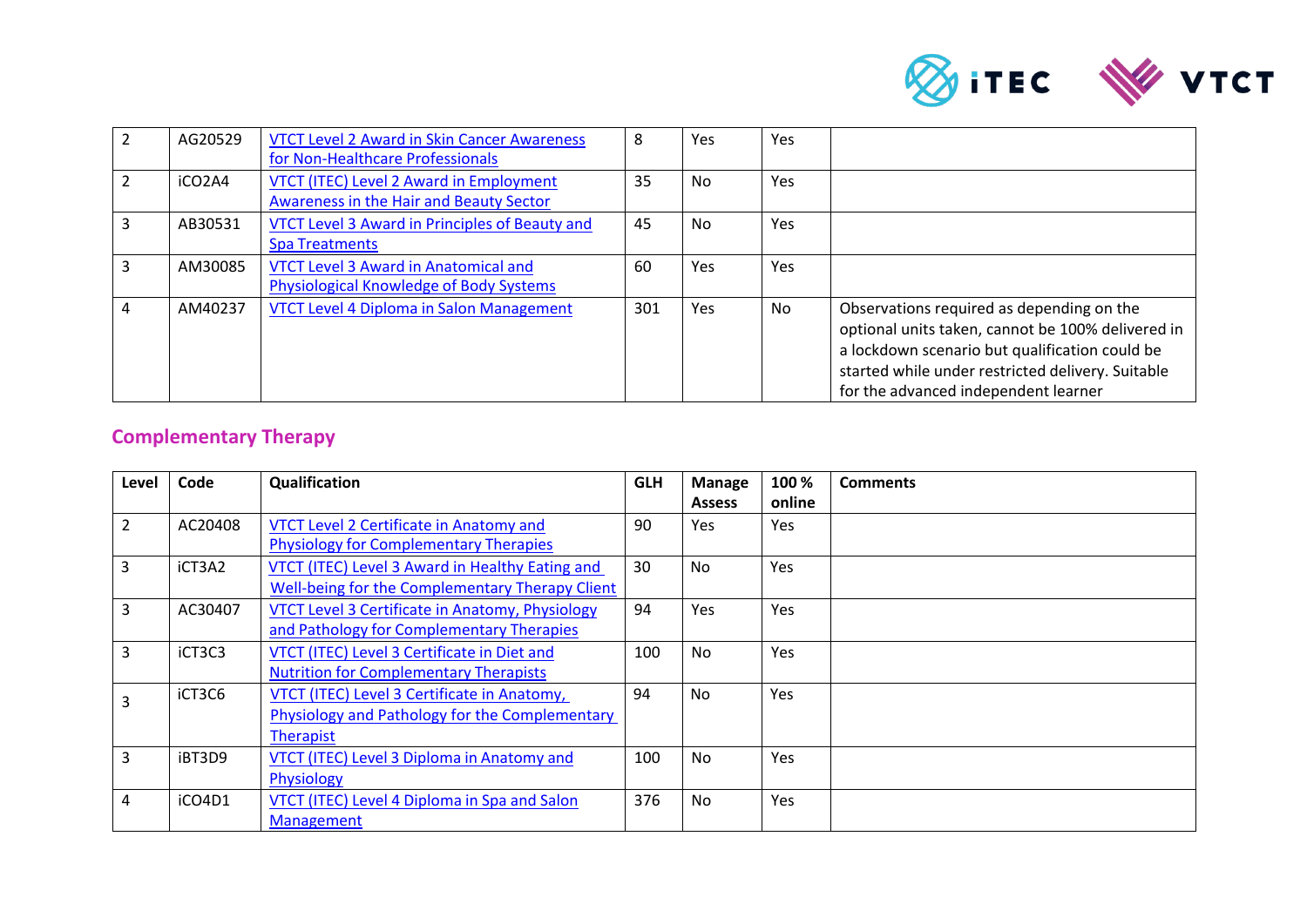

## **Sports, Active Health and Fitness**

| Level | Code    | Qualification                                                   | <b>GLH</b> | <b>Manage</b><br><b>Assess</b> | 100 %<br>online | <b>Comments</b>    |
|-------|---------|-----------------------------------------------------------------|------------|--------------------------------|-----------------|--------------------|
|       | AF30081 | VTCT Level 3 Award in Nutrition for Physical<br><b>Activity</b> | 40         | Yes                            | Yes             | Reg End 31/12/2021 |

## **Hospitality**

| Level | <b>Code</b> | Qualification                                                                                    | <b>GLH</b> | <b>Manage</b> | 100 %  | <b>Comments</b>         |
|-------|-------------|--------------------------------------------------------------------------------------------------|------------|---------------|--------|-------------------------|
|       |             |                                                                                                  |            | <b>Assess</b> | online |                         |
|       | HC2A2       | VTCT Level 2 Award in Food Safety in Catering                                                    |            | No            | Yes    |                         |
|       | AT20363     | VTCT Level 2 Certificate in Hospitality and<br><b>Catering Principles (Professional Cookery)</b> | 148        | Yes           | Yes    | Reg end date 31/07/2022 |

## **Business and Retail**

| Level          | Code    | Qualification                                                                | <b>GLH</b> | <b>Manage</b><br><b>Assess</b> | 100 %<br>online | <b>Comments</b>                      |
|----------------|---------|------------------------------------------------------------------------------|------------|--------------------------------|-----------------|--------------------------------------|
| $\mathbf{1}$   | AG10439 | <b>VTCT Level 1 Award in Equality and Diversity</b>                          | 8          | <b>Yes</b>                     | Yes             |                                      |
| $\mathbf 1$    | AG10022 | VTCT Level 1 Award in Retail Knowledge                                       | 47         | Yes                            | Yes             |                                      |
| $\mathbf{1}$   | AG10023 | VTCT Level 1 Certificate in Retail Knowledge                                 | 89         | <b>No</b>                      | Yes             | Two optional units have observations |
| $\overline{2}$ | AG20440 | <b>VTCT Level 2 Award in Equality and Diversity</b>                          | 6          | Yes                            | Yes             | Withdrawal date of 31/12/2022        |
| $\overline{2}$ | AG20430 | VTCT Level 2 Award in Building Rapport in Work<br>with Challenging Behaviour | 8          | <b>No</b>                      | Yes             | Portfolio evidence only              |
| $\overline{2}$ | AG20461 | <b>VTCT Level 2 Award in Understanding Personal</b><br>Finance               | 26         | No                             | Yes             |                                      |
| $\overline{2}$ | AG20226 | VTCT Level 2 Award in Employment Rights and<br><b>Responsibilities</b>       | 15         | No                             | Yes             |                                      |